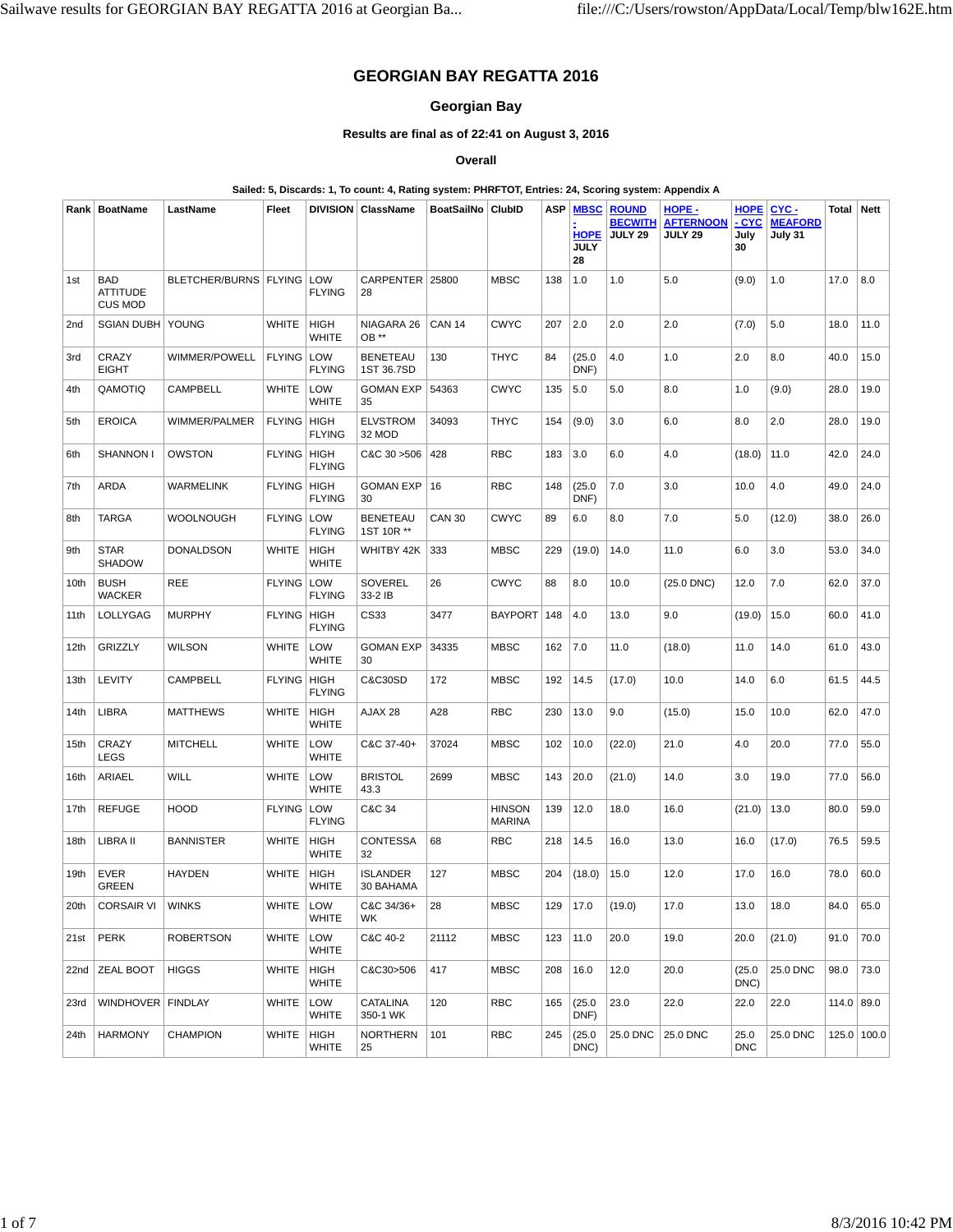#### **MBSC - HOPE - JULY 28**

**Start: Start 1, Finishes: Finish time, Time: 10:15, Distance: 15nm**

**Start: Start 3, Finishes: Finish time, Time: 10:25, Distance: 16nm**

**Start: Start 4, Finishes: Finish time, Time: 10:25, Distance: 16nm**

**Start: Start 2, Finishes: Finish time, Time: 10:15, Distance: 16nm**

| Rank           | <b>BoatName</b>                       | LastName                | Fleet                | <b>DIVISION</b>             | ClassName                           | <b>BoatSailNo</b> | ClubID                         | <b>ASP</b> | Start       | Finish                   | Elapsed                  | <b>Corrected Points</b> |      |
|----------------|---------------------------------------|-------------------------|----------------------|-----------------------------|-------------------------------------|-------------------|--------------------------------|------------|-------------|--------------------------|--------------------------|-------------------------|------|
| $\mathbf{1}$   | <b>BAD ATTITUDE CUS</b><br><b>MOD</b> | BLETCHER/BURNS   FLYING |                      | LOW<br><b>FLYING</b>        | <b>CARPENTER 28</b>                 | 25800             | <b>MBSC</b>                    | 138        | 10:25       |                          | 153752 5:12:52           | 5:28:32                 | 1.0  |
| 2              | <b>SGIAN DUBH</b>                     | YOUNG                   | <b>WHITE</b>         | <b>HIGH</b><br><b>WHITE</b> | NIAGARA 26 OB **                    | <b>CAN 14</b>     | <b>CWYC</b>                    | 207        |             | 10:15   161938   6:04:38 |                          | 5:39:28                 | 2.0  |
| 3              | SHANNON I                             | OWSTON                  | FLYING   HIGH        | <b>FLYING</b>               | C&C 30 > 506                        | 428               | <b>RBC</b>                     | 183        | 10:25       |                          | 162323 5:58:23           | 5:47:21                 | 3.0  |
| $\overline{4}$ | LOLLYGAG                              | <b>MURPHY</b>           | FLYING HIGH          | <b>FLYING</b>               | CS33                                | 3477              | <b>BAYPORT</b>                 | 148        |             |                          | 10:25   161013   5:45:13 | 5:55:54                 | 4.0  |
| 5              | QAMOTIQ                               | CAMPBELL                | <b>WHITE</b>         | LOW<br><b>WHITE</b>         | <b>GOMAN EXP 35</b>                 | 54363             | <b>CWYC</b>                    | 135        |             | 10:15   155259   5:37:59 |                          | 5:56:53                 | 5.0  |
| 6              | <b>TARGA</b>                          | <b>WOOLNOUGH</b>        | <b>FLYING</b>        | LOW<br><b>FLYING</b>        | <b>BENETEAU 1ST</b><br>$10R**$      | <b>CAN 30</b>     | <b>CWYC</b>                    | 89         | 10:25       |                          | 153645 5:11:45           | 6:00:04                 | 6.0  |
| $\overline{7}$ | <b>GRIZZLY</b>                        | <b>WILSON</b>           | <b>WHITE</b>         | LOW<br><b>WHITE</b>         | GOMAN EXP 30                        | 34335             | <b>MBSC</b>                    | 162        |             | 10:15   161428   5:59:28 |                          | 6:01:23                 | 7.0  |
| 8              | <b>BUSH WACKER</b>                    | <b>REE</b>              | FLYING LOW           | <b>FLYING</b>               | SOVEREL 33-2 IB                     | 26                | <b>CWYC</b>                    | 88         |             | 10:25   153805   5:13:05 |                          | 6:02:20                 | 8.0  |
| 9              | <b>EROICA</b>                         | WIMMER/PALMER           | FLYING   HIGH        | <b>FLYING</b>               | ELVSTROM 32 MOD                     | 34093             | <b>THYC</b>                    | 154        |             |                          | 10:25   162318   5:58:18 | 6:05:24                 | 9.0  |
| 10             | <b>CRAZY LEGS</b>                     | <b>MITCHELL</b>         | <b>WHITE</b>         | LOW<br><b>WHITE</b>         | C&C 37-40+                          | 37024             | <b>MBSC</b>                    | 102        |             |                          | 10:15   154110   5:26:10 | 6:06:59                 | 10.0 |
| 11             | <b>PERK</b>                           | <b>ROBERTSON</b>        | <b>WHITE</b>         | LOW<br>WHITE                | C&C 40-2                            | 21112             | <b>MBSC</b>                    | 123        |             | 10:15   160635   5:51:35 |                          | 6:19:44                 | 11.0 |
| 12             | <b>REFUGE</b>                         | <b>HOOD</b>             | <b>FLYING</b>        | LOW<br><b>FLYING</b>        | C&C 34                              |                   | <b>HINSON</b><br><b>MARINA</b> | 139        | 10:15       | 162024 6:05:24           |                          | 6:22:59                 | 12.0 |
| 13             | <b>LIBRA</b>                          | <b>MATTHEWS</b>         | <b>WHITE</b>         | <b>HIGH</b><br><b>WHITE</b> | AJAX 28                             | A28               | <b>RBC</b>                     | 230        |             | 10:15   172754   7:12:54 |                          | 6:28:20                 | 13.0 |
| 14             | LEVITY                                | CAMPBELL                | <b>FLYING</b>        | HIGH<br><b>FLYING</b>       | C&C30SD                             | 172               | <b>MBSC</b>                    | 192        |             |                          | 10:25   172154   6:56:54 | 6:37:56                 | 14.5 |
| 14             | LIBRA II                              | <b>BANNISTER</b>        | <b>WHITE</b>         | <b>HIGH</b><br><b>WHITE</b> | CONTESSA 32                         | 68                | <b>RBC</b>                     | 218        |             |                          | 10:15   173010   7:15:10 | 6:37:56                 | 14.5 |
| 16             | ZEAL BOOT                             | <b>HIGGS</b>            | <b>WHITE</b>         | <b>HIGH</b><br><b>WHITE</b> | C&C30>506                           | 417               | <b>MBSC</b>                    | 208        |             |                          | 10:15   172316   7:08:16 | 6:38:03                 | 16.0 |
| 17             | <b>CORSAIR VI</b>                     | <b>WINKS</b>            | <b>WHITE</b>         | LOW<br><b>WHITE</b>         | C&C 34/36+ WK                       | 28                | <b>MBSC</b>                    | 129        |             | 10:15   163821   6:23:21 |                          | 6:49:22                 | 17.0 |
| 18             | <b>EVER GREEN</b>                     | <b>HAYDEN</b>           | <b>WHITE</b>         | <b>HIGH</b><br><b>WHITE</b> | <b>ISLANDER 30</b><br><b>BAHAMA</b> | 127               | <b>MBSC</b>                    | 204        |             |                          | 10:15   173350   7:18:50 | 6:50:34                 | 18.0 |
| 19             | <b>STAR SHADOW</b>                    | <b>DONALDSON</b>        | <b>WHITE</b>         | <b>HIGH</b><br><b>WHITE</b> | WHITBY 42K                          | 333               | <b>MBSC</b>                    | 229        |             | 10:15   175611   7:41:11 |                          | 6:54:22                 | 19.0 |
| 20             | ARIAEL                                | WILL                    | <b>WHITE</b>         | LOW<br><b>WHITE</b>         | BRISTOL 43.3                        | 2699              | <b>MBSC</b>                    | 143        |             |                          | 10:15   172322   7:08:22 | 7:25:41                 | 20.0 |
| 21             | <b>CRAZY EIGHT</b>                    | WIMMER/POWELL           | <b>FLYING</b>        | LOW<br><b>FLYING</b>        | <b>BENETEAU 1ST</b><br>36.7SD       | 130               | <b>THYC</b>                    | 84         | 10:20       |                          | <b>DNF</b>               |                         | 25.0 |
| 21             | ARDA                                  | <b>WARMELINK</b>        | <b>FLYING   HIGH</b> | <b>FLYING</b>               | GOMAN EXP 30                        | 16                | <b>RBC</b>                     | 148        | 10:20       |                          | <b>DNF</b>               |                         | 25.0 |
| 21             | <b>WINDHOVER</b>                      | <b>FINDLAY</b>          | <b>WHITE</b>         | LOW<br><b>WHITE</b>         | CATALINA 350-1 WK   120             |                   | <b>RBC</b>                     | 165        | $10:00$ dnf |                          | <b>DNF</b>               |                         | 25.0 |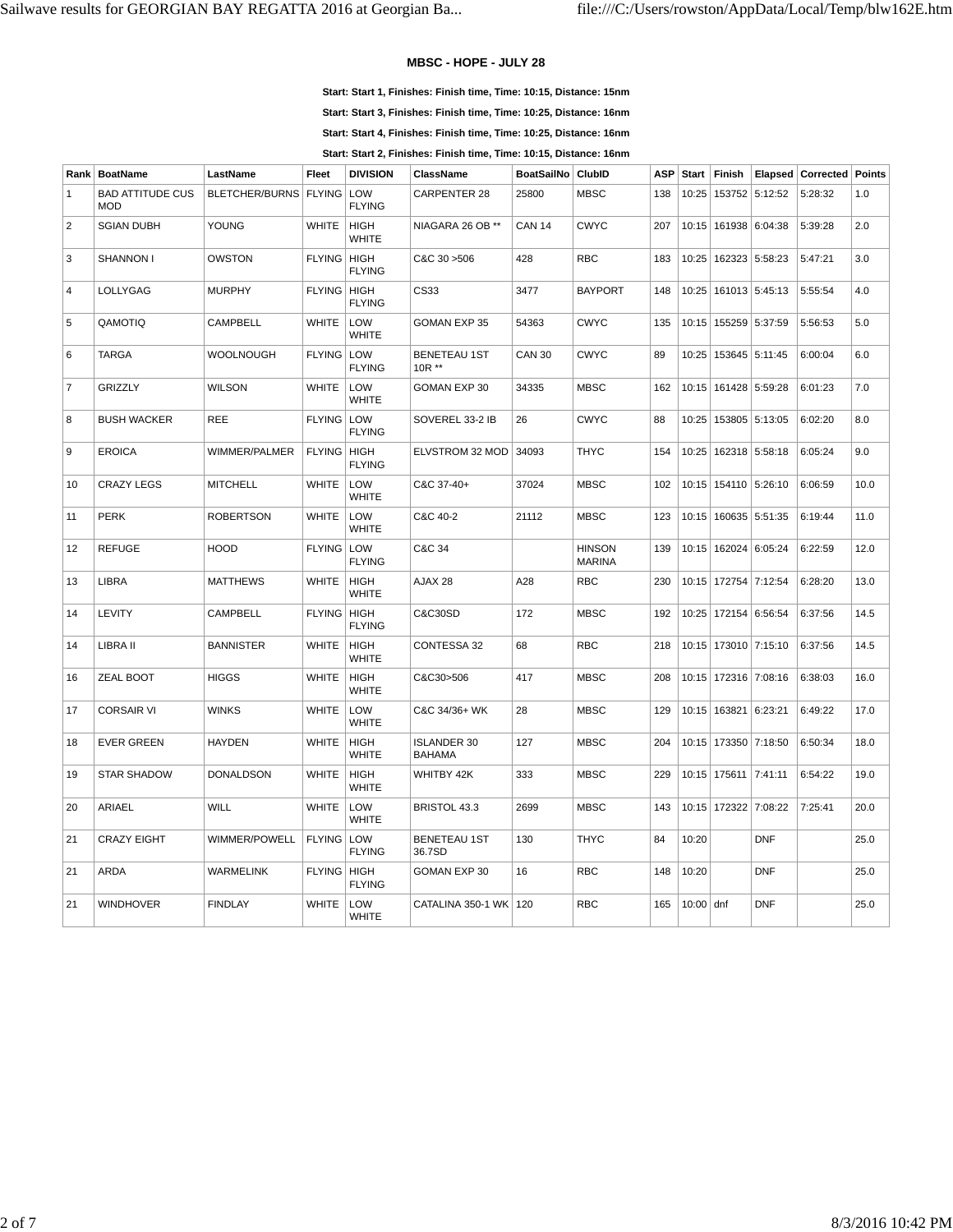## **ROUND BECWITH - JULY 29**

**Start: Start 1, Finishes: Finish time, Time: 0925**

**Start: Start 1, Finishes: Finish time, Time: 0925**

**Start: Start 2, Finishes: Finish time, Time: 0935**

**Start: Start 2, Finishes: Finish time, Time: 0935**

| Rank           | <b>BoatName</b>                | LastName                | Fleet         | <b>DIVISION</b>              | <b>ClassName</b>                    | <b>BoatSailNo</b> | <b>ClubID</b>                  | <b>ASP</b> | <b>Start</b> | Finish         | Elapsed        | Corrected | Points |
|----------------|--------------------------------|-------------------------|---------------|------------------------------|-------------------------------------|-------------------|--------------------------------|------------|--------------|----------------|----------------|-----------|--------|
| $\mathbf{1}$   | <b>BAD ATTITUDE CUS</b><br>MOD | BLETCHER/BURNS   FLYING |               | LOW<br><b>FLYING</b>         | <b>CARPENTER 28</b>                 | 25800             | <b>MBSC</b>                    | 138        | 0935         | 112736         | 1:52:36        | 1:58:14   | 1.0    |
| $\sqrt{2}$     | <b>SGIAN DUBH</b>              | YOUNG                   | <b>WHITE</b>  | <b>HIGH</b><br><b>WHITE</b>  | NIAGARA 26 OB **                    | <b>CAN 14</b>     | <b>CWYC</b>                    | 207        | 0925         |                | 113352 2:08:52 | 1:59:58   | 2.0    |
| 3              | <b>EROICA</b>                  | WIMMER/PALMER           | <b>FLYING</b> | HIGH<br><b>FLYING</b>        | ELVSTROM 32 MOD                     | 34093             | <b>THYC</b>                    | 154        | 0935         |                | 113330 1:58:30 | 2:00:51   | 3.0    |
| $\overline{4}$ | <b>CRAZY EIGHT</b>             | WIMMER/POWELL           | FLYING LOW    | <b>FLYING</b>                | <b>BENETEAU 1ST</b><br>36.7SD       | 130               | <b>THYC</b>                    | 84         | 0935         |                | 111926 1:44:26 | 2:01:52   | 4.0    |
| 5              | QAMOTIQ                        | CAMPBELL                | <b>WHITE</b>  | LOW<br><b>WHITE</b>          | GOMAN EXP 35                        | 54363             | <b>CWYC</b>                    | 135        | 0925         | 112101 1:56:01 |                | 2:02:30   | 5.0    |
| 6              | SHANNON I                      | <b>OWSTON</b>           | <b>FLYING</b> | <b>HIGH</b><br><b>FLYING</b> | C&C 30 > 506                        | 428               | <b>RBC</b>                     | 183        | 0935         |                | 114250 2:07:50 | 2:03:54   | 6.0    |
| $\overline{7}$ | ARDA                           | <b>WARMELINK</b>        | <b>FLYING</b> | HIGH<br><b>FLYING</b>        | GOMAN EXP 30                        | 16                | <b>RBC</b>                     | 148        | 0935         |                | 113543 2:00:43 | 2:04:27   | 7.0    |
| 8              | TARGA                          | <b>WOOLNOUGH</b>        | FLYING LOW    | <b>FLYING</b>                | <b>BENETEAU 1ST</b><br>10R **       | <b>CAN 30</b>     | <b>CWYC</b>                    | 89         | 0935         |                | 112255 1:47:55 | 2:04:38   | 8.0    |
| 9              | LIBRA                          | <b>MATTHEWS</b>         | <b>WHITE</b>  | <b>HIGH</b><br>WHITE         | AJAX 28                             | A28               | <b>RBC</b>                     | 230        | 0925         |                | 114502 2:20:02 | 2:05:37   | 9.0    |
| 10             | <b>BUSH WACKER</b>             | <b>REE</b>              | <b>FLYING</b> | LOW<br><b>FLYING</b>         | SOVEREL 33-2 IB                     | 26                | <b>CWYC</b>                    | 88         | 0935         |                | 112646 1:51:46 | 2:09:21   | 10.0   |
| 11             | <b>GRIZZLY</b>                 | <b>WILSON</b>           | <b>WHITE</b>  | LOW<br><b>WHITE</b>          | GOMAN EXP 30                        | 34335             | <b>MBSC</b>                    | 162        | 0925         |                | 113409 2:09:09 | 2:09:50   | 11.0   |
| 12             | ZEAL BOOT                      | <b>HIGGS</b>            | <b>WHITE</b>  | <b>HIGH</b><br><b>WHITE</b>  | C&C30>506                           | 417               | <b>MBSC</b>                    | 208        | 0925         |                | 114443 2:19:43 | 2:09:52   | 12.0   |
| 13             | LOLLYGAG                       | <b>MURPHY</b>           | <b>FLYING</b> | HIGH<br><b>FLYING</b>        | CS33                                | 3477              | <b>BAYPORT</b>                 | 148        | 0935         | 114127 2:06:27 |                | 2:10:22   | 13.0   |
| 14             | <b>STAR SHADOW</b>             | <b>DONALDSON</b>        | <b>WHITE</b>  | <b>HIGH</b><br><b>WHITE</b>  | WHITBY 42K                          | 333               | <b>MBSC</b>                    | 229        | 0925         |                | 115117 2:26:17 | 2:11:26   | 14.0   |
| 15             | <b>EVER GREEN</b>              | <b>HAYDEN</b>           | <b>WHITE</b>  | <b>HIGH</b><br><b>WHITE</b>  | <b>ISLANDER 30</b><br><b>BAHAMA</b> | 127               | <b>MBSC</b>                    | 204        | 0925         |                | 114534 2:20:34 | 2:11:31   | 15.0   |
| 16             | LIBRA II                       | <b>BANNISTER</b>        | <b>WHITE</b>  | <b>HIGH</b><br><b>WHITE</b>  | CONTESSA 32                         | 68                | <b>RBC</b>                     | 218        | 0925         | 115021 2:25:21 |                | 2:12:55   | 16.0   |
| 17             | LEVITY                         | CAMPBELL                | <b>FLYING</b> | HIGH<br><b>FLYING</b>        | C&C30SD                             | 172               | <b>MBSC</b>                    | 192        | 0935         |                | 115500 2:20:00 | 2:13:38   | 17.0   |
| 18             | <b>REFUGE</b>                  | <b>HOOD</b>             | <b>FLYING</b> | LOW<br><b>FLYING</b>         | C&C 34                              |                   | <b>HINSON</b><br><b>MARINA</b> | 139        | 0935         |                | 114310 2:08:10 | 2:14:20   | 18.0   |
| 19             | <b>CORSAIR VI</b>              | <b>WINKS</b>            | <b>WHITE</b>  | LOW<br><b>WHITE</b>          | C&C 34/36+ WK                       | 28                | <b>MBSC</b>                    | 129        | 0925         |                | 113254 2:07:54 | 2:16:35   | 19.0   |
| 20             | <b>PERK</b>                    | <b>ROBERTSON</b>        | <b>WHITE</b>  | LOW<br><b>WHITE</b>          | C&C 40-2                            | 21112             | <b>MBSC</b>                    | 123        | 0925         |                | 113130 2:06:30 | 2:16:38   | 20.0   |
| 21             | ARIAEL                         | <b>WILL</b>             | <b>WHITE</b>  | LOW<br><b>WHITE</b>          | <b>BRISTOL 43.3</b>                 | 2699              | <b>MBSC</b>                    | 143        | 0925         | 113634 2:11:34 |                | 2:16:53   | 21.0   |
| 22             | <b>CRAZY LEGS</b>              | <b>MITCHELL</b>         | <b>WHITE</b>  | LOW<br><b>WHITE</b>          | C&C 37-40+                          | 37024             | <b>MBSC</b>                    | 102        | 0925         | 112807 2:03:07 |                | 2:18:31   | 22.0   |
| 23             | <b>WINDHOVER</b>               | <b>FINDLAY</b>          | <b>WHITE</b>  | LOW<br><b>WHITE</b>          | CATALINA 350-1 WK                   | 120               | <b>RBC</b>                     | 165        | 0925         |                | 115736 2:32:36 | 2:32:36   | 23.0   |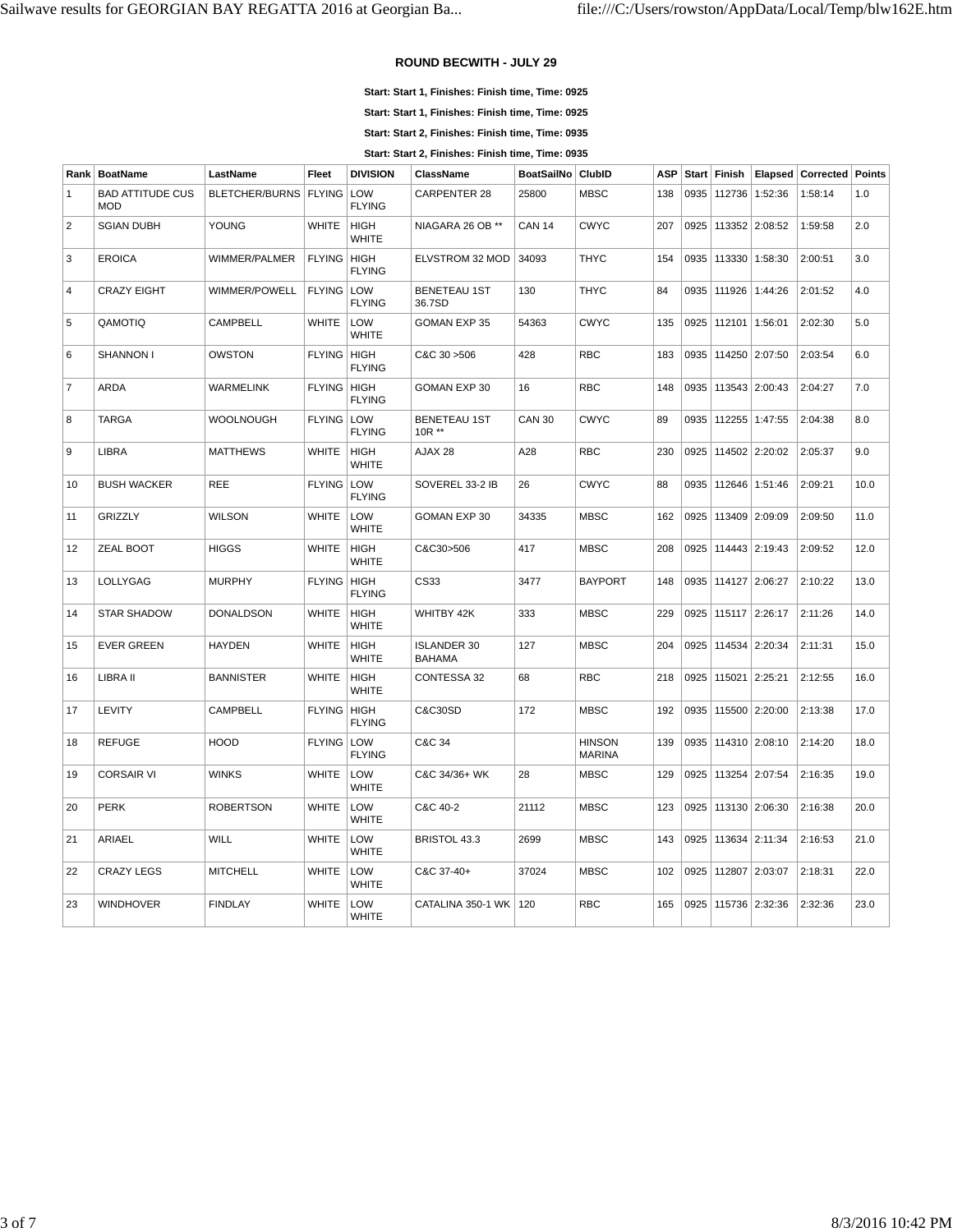## **HOPE - AFTERNOON - JULY 29**

**Start: Start 1, Finishes: Finish time, Time: 13:55**

**Start: Start 1, Finishes: Finish time, Time: 13:55**

**Start: Start 2, Finishes: Finish time, Time: 14:05**

**Start: Start 2, Finishes: Finish time, Time: 14:05**

| Rank           | <b>BoatName</b>                       | LastName                      | <b>Fleet</b>  | <b>DIVISION</b>             | <b>ClassName</b>                    | BoatSailNo ClubID |                                | <b>ASP</b> | <b>Start</b> | Finish                     | Elapsed | <b>Corrected Points</b> |      |
|----------------|---------------------------------------|-------------------------------|---------------|-----------------------------|-------------------------------------|-------------------|--------------------------------|------------|--------------|----------------------------|---------|-------------------------|------|
| $\mathbf{1}$   | <b>CRAZY EIGHT</b>                    | WIMMER/POWELL                 | <b>FLYING</b> | LOW<br><b>FLYING</b>        | <b>BENETEAU 1ST</b><br>36.7SD       | 130               | <b>THYC</b>                    | 84         |              | 14:05   16:52:55   2:47:55 |         | 3:15:56                 | 1.0  |
| 2              | <b>SGIAN DUBH</b>                     | YOUNG                         | <b>WHITE</b>  | <b>HIGH</b><br><b>WHITE</b> | NIAGARA 26 OB **                    | <b>CAN 14</b>     | <b>CWYC</b>                    | 207        |              | 13:55   172708             | 3:32:08 | 3:17:29                 | 2.0  |
| 3              | ARDA                                  | <b>WARMELINK</b>              | <b>FLYING</b> | HIGH<br><b>FLYING</b>       | GOMAN EXP 30                        | 16                | <b>RBC</b>                     | 148        |              | 14:05 171634               | 3:11:34 | 3:17:30                 | 3.0  |
| $\overline{4}$ | SHANNON I                             | <b>OWSTON</b>                 | <b>FLYING</b> | HIGH<br><b>FLYING</b>       | C&C 30 > 506                        | 428               | <b>RBC</b>                     | 183        |              | 14:05 172906               | 3:24:06 | 3:17:49                 | 4.0  |
| 5              | <b>BAD ATTITUDE CUS</b><br><b>MOD</b> | BLETCHER/BURNS   FLYING   LOW |               | <b>FLYING</b>               | <b>CARPENTER 28</b>                 | 25800             | <b>MBSC</b>                    | 138        |              | 14:05 171527               | 3:10:27 | 3:19:59                 | 5.0  |
| 6              | <b>EROICA</b>                         | WIMMER/PALMER                 | <b>FLYING</b> | HIGH<br><b>FLYING</b>       | ELVSTROM 32<br><b>MOD</b>           | 34093             | <b>THYC</b>                    | 154        |              | 14:05   172115             | 3:16:15 | 3:20:08                 | 6.0  |
| $\overline{7}$ | <b>TARGA</b>                          | WOOLNOUGH                     | <b>FLYING</b> | LOW<br><b>FLYING</b>        | <b>BENETEAU 1ST</b><br>10R **       | <b>CAN 30</b>     | <b>CWYC</b>                    | 89         |              | 14:05 170358               | 2:58:58 | 3:26:42                 | 7.0  |
| 8              | QAMOTIQ                               | <b>CAMPBELL</b>               | <b>WHITE</b>  | LOW<br><b>WHITE</b>         | GOMAN EXP 35                        | 54363             | <b>CWYC</b>                    | 135        |              | 13:55   171139             | 3:16:39 | 3:27:39                 | 8.0  |
| 9              | LOLLYGAG                              | <b>MURPHY</b>                 | <b>FLYING</b> | HIGH<br><b>FLYING</b>       | CS33                                | 3477              | <b>BAYPORT</b>                 | 148        |              | 14:05 172626               | 3:21:26 | 3:27:40                 | 9.0  |
| 10             | LEVITY                                | <b>CAMPBELL</b>               | <b>FLYING</b> | HIGH<br><b>FLYING</b>       | C&C30SD                             | 172               | <b>MBSC</b>                    | 192        |              | 14:05 174347               | 3:38:47 | 3:28:50                 | 10.0 |
| 11             | <b>STAR SHADOW</b>                    | <b>DONALDSON</b>              | <b>WHITE</b>  | <b>HIGH</b><br><b>WHITE</b> | WHITBY 42K                          | 333               | <b>MBSC</b>                    | 229        |              | 13:55 174922               | 3:54:22 | 3:30:34                 | 11.0 |
| 12             | <b>EVER GREEN</b>                     | <b>HAYDEN</b>                 | <b>WHITE</b>  | <b>HIGH</b><br><b>WHITE</b> | <b>ISLANDER 30</b><br><b>BAHAMA</b> | 127               | <b>MBSC</b>                    | 204        |              | 13:55 174143               | 3:46:43 | 3:32:07                 | 12.0 |
| 13             | LIBRA II                              | <b>BANNISTER</b>              | <b>WHITE</b>  | <b>HIGH</b><br><b>WHITE</b> | CONTESSA 32                         | 68                | <b>RBC</b>                     | 218        |              | 13:55 174907               | 3:54:07 | 3:34:05                 | 13.0 |
| 14             | ARIAEL                                | WILL                          | <b>WHITE</b>  | LOW<br><b>WHITE</b>         | BRISTOL 43.3                        | 2699              | <b>MBSC</b>                    | 143        |              | 13:55   172058             | 3:25:58 | 3:34:17                 | 14.0 |
| 15             | LIBRA                                 | <b>MATTHEWS</b>               | <b>WHITE</b>  | <b>HIGH</b><br><b>WHITE</b> | AJAX 28                             | A28               | <b>RBC</b>                     | 230        |              | 13:55   175538             | 4:00:38 | 3:35:52                 | 15.0 |
| 16             | <b>REFUGE</b>                         | <b>HOOD</b>                   | <b>FLYING</b> | LOW<br><b>FLYING</b>        | C&C 34                              |                   | <b>HINSON</b><br><b>MARINA</b> | 139        |              | 14:05 173519               | 3:30:19 | 3:40:26                 | 16.0 |
| 17             | <b>CORSAIR VI</b>                     | <b>WINKS</b>                  | <b>WHITE</b>  | LOW<br><b>WHITE</b>         | C&C 34/36+ WK                       | 28                | <b>MBSC</b>                    | 129        |              | 13:55   172255             | 3:27:55 | 3:42:02                 | 17.0 |
| 18             | GRIZZLY                               | <b>WILSON</b>                 | <b>WHITE</b>  | LOW<br><b>WHITE</b>         | GOMAN EXP 30                        | 34335             | <b>MBSC</b>                    | 162        |              | 13:55   173629             | 3:41:29 | 3:42:40                 | 18.0 |
| 19             | <b>PERK</b>                           | <b>ROBERTSON</b>              | <b>WHITE</b>  | LOW<br><b>WHITE</b>         | C&C 40-2                            | 21112             | <b>MBSC</b>                    | 123        |              | 13:55 172246               | 3:27:46 | 3:44:24                 | 19.0 |
| 20             | ZEAL BOOT                             | <b>HIGGS</b>                  | <b>WHITE</b>  | <b>HIGH</b><br><b>WHITE</b> | C&C30>506                           | 417               | <b>MBSC</b>                    | 208        |              | 13:55   175630             | 4:01:30 | 3:44:28                 | 20.0 |
| 21             | <b>CRAZY LEGS</b>                     | <b>MITCHELL</b>               | <b>WHITE</b>  | LOW<br><b>WHITE</b>         | C&C 37-40+                          | 37024             | <b>MBSC</b>                    | 102        |              | 13:55   172159             | 3:26:59 | 3:52:53                 | 21.0 |
| 22             | <b>WINDHOVER</b>                      | <b>FINDLAY</b>                | <b>WHITE</b>  | LOW<br><b>WHITE</b>         | CATALINA 350-1<br>WK.               | 120               | <b>RBC</b>                     | 165        |              | 13:55 175945               | 4:04:45 | 4:04:45                 | 22.0 |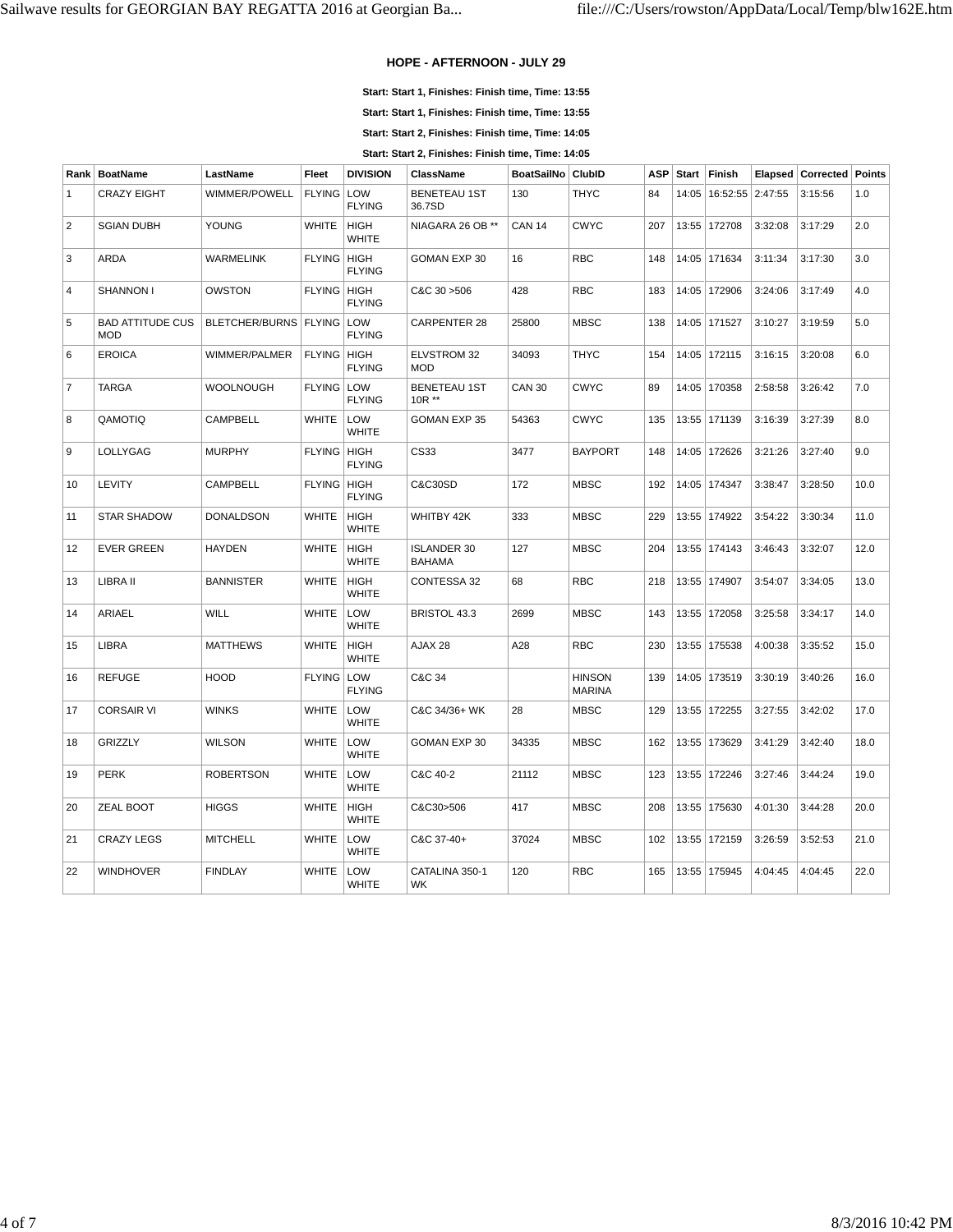## **HOPE - CYC - July 30**

#### **Start: Start 1, Finishes: Finish time, Time: 0925**

**Start: Start 2, Finishes: Finish time, Time: 0925**

**Start: Start 3, Finishes: Finish time, Time: 0935**

| Rank           | <b>BoatName</b>                       | LastName         | Fleet              | <b>DIVISION</b>             | <b>ClassName</b>                    | <b>BoatSailNo</b> | <b>ClubID</b>                  | <b>ASP</b> |      | Start Finish            |                | Elapsed   Corrected   Points |      |
|----------------|---------------------------------------|------------------|--------------------|-----------------------------|-------------------------------------|-------------------|--------------------------------|------------|------|-------------------------|----------------|------------------------------|------|
| $\mathbf{1}$   | QAMOTIQ                               | <b>CAMPBELL</b>  | WHITE              | LOW<br><b>WHITE</b>         | <b>GOMAN EXP 35</b>                 | 54363             | <b>CWYC</b>                    | 135        | 0925 | 131149                  | 3:46:49        | 3:59:30                      | 1.0  |
| $\overline{2}$ | <b>CRAZY EIGHT</b>                    | WIMMER/POWELL    | <b>FLYING LOW</b>  | <b>FLYING</b>               | <b>BENETEAU 1ST</b><br>36.7SD       | 130               | <b>THYC</b>                    | 84         | 0935 |                         | 131205 3:37:05 | 4:13:18                      | 2.0  |
| 3              | <b>ARIAEL</b>                         | WILL             | <b>WHITE</b>       | LOW<br><b>WHITE</b>         | BRISTOL 43.3                        | 2699              | <b>MBSC</b>                    | 143        | 0925 |                         | 133136 4:06:36 | 4:16:34                      | 3.0  |
| $\overline{4}$ | <b>CRAZY LEGS</b>                     | <b>MITCHELL</b>  | WHITE              | LOW<br><b>WHITE</b>         | C&C 37-40+                          | 37024             | <b>MBSC</b>                    | 102        | 0925 |                         | 131455 3:49:55 | 4:18:41                      | 4.0  |
| 5              | <b>TARGA</b>                          | <b>WOOLNOUGH</b> | <b>FLYING LOW</b>  | <b>FLYING</b>               | <b>BENETEAU 1ST</b><br>10R **       | <b>CAN 30</b>     | <b>CWYC</b>                    | 89         | 0935 |                         | 133342 3:58:42 | 4:35:41                      | 5.0  |
| 6              | <b>STAR SHADOW</b>                    | <b>DONALDSON</b> | <b>WHITE</b>       | <b>HIGH</b><br><b>WHITE</b> | WHITBY 42K                          | 333               | <b>MBSC</b>                    | 229        | 0925 |                         | 143820 5:13:20 | 4:41:31                      | 6.0  |
| $\overline{7}$ | <b>SGIAN DUBH</b>                     | YOUNG            | <b>WHITE</b>       | <b>HIGH</b><br><b>WHITE</b> | NIAGARA 26 OB **                    | <b>CAN 14</b>     | <b>CWYC</b>                    | 207        | 0925 |                         | 143727 5:12:27 | 4:50:53                      | 7.0  |
| 8              | <b>EROICA</b>                         | WIMMER/PALMER    | <b>FLYING</b>      | HIGH<br><b>FLYING</b>       | ELVSTROM 32 MOD                     | 34093             | <b>THYC</b>                    | 154        | 0935 |                         | 142859 4:53:59 | 4:59:48                      | 8.0  |
| 9              | <b>BAD ATTITUDE CUS</b><br><b>MOD</b> | BLETCHER/BURNS   | <b>FLYING LOW</b>  | <b>FLYING</b>               | <b>CARPENTER 28</b>                 | 25800             | <b>MBSC</b>                    | 138        | 0935 |                         | 142059 4:45:59 | 5:00:18                      | 9.0  |
| 10             | <b>ARDA</b>                           | <b>WARMELINK</b> | <b>FLYING</b>      | HIGH<br><b>FLYING</b>       | <b>GOMAN EXP 30</b>                 | 16                | <b>RBC</b>                     | 148        | 0935 |                         | 143432 4:59:32 | 5:08:48                      | 10.0 |
| 11             | <b>GRIZZLY</b>                        | WILSON           | <b>WHITE</b>       | LOW<br><b>WHITE</b>         | GOMAN EXP 30                        | 34335             | <b>MBSC</b>                    | 162        | 0925 |                         | 143700 5:12:00 | 5:13:40                      | 11.0 |
| 12             | <b>BUSH WACKER</b>                    | <b>REE</b>       | <b>FLYING LOW</b>  | <b>FLYING</b>               | SOVEREL 33-2 IB                     | 26                | <b>CWYC</b>                    | 88         | 0935 |                         | 141209 4:37:09 | 5:20:45                      | 12.0 |
| 13             | <b>CORSAIR VI</b>                     | <b>WINKS</b>     | <b>WHITE</b>       | LOW<br><b>WHITE</b>         | C&C 34/36+ WK                       | 28                | <b>MBSC</b>                    | 129        | 0925 |                         | 142900 5:04:00 | 5:24:38                      | 13.0 |
| 14             | LEVITY                                | CAMPBELL         | FLYING   HIGH      | <b>FLYING</b>               | C&C30SD                             | 172               | <b>MBSC</b>                    | 192        | 0935 |                         | 152109 5:46:09 | 5:30:24                      | 14.0 |
| 15             | <b>LIBRA</b>                          | <b>MATTHEWS</b>  | <b>WHITE</b>       | <b>HIGH</b><br><b>WHITE</b> | AJAX 28                             | A28               | <b>RBC</b>                     | 230        | 0925 |                         | 153850 6:13:50 | 5:35:21                      | 15.0 |
| 16             | LIBRA II                              | <b>BANNISTER</b> | <b>WHITE</b>       | <b>HIGH</b><br><b>WHITE</b> | CONTESSA 32                         | 68                | <b>RBC</b>                     | 218        | 0925 |                         | 153715 6:12:15 | 5:40:24                      | 16.0 |
| 17             | <b>EVER GREEN</b>                     | <b>HAYDEN</b>    | <b>WHITE</b>       | <b>HIGH</b><br><b>WHITE</b> | <b>ISLANDER 30</b><br><b>BAHAMA</b> | 127               | <b>MBSC</b>                    | 204        | 0925 | 152920                  | 6:04:20        | 5:40:52                      | 17.0 |
| 18             | SHANNON I                             | <b>OWSTON</b>    | FLYING HIGH        | <b>FLYING</b>               | C&C 30 > 506                        | 428               | <b>RBC</b>                     | 183        |      | 0935 152651             | 5:51:51        | 5:41:01                      | 18.0 |
| 19             | <b>LOLLYGAG</b>                       | <b>MURPHY</b>    | <b>FLYING HIGH</b> | <b>FLYING</b>               | CS33                                | 3477              | <b>BAYPORT</b>                 | 148        | 0935 |                         | 151615 5:41:15 | 5:51:49                      | 19.0 |
| 20             | <b>PERK</b>                           | <b>ROBERTSON</b> | <b>WHITE</b>       | LOW<br><b>WHITE</b>         | C&C 40-2                            | 21112             | <b>MBSC</b>                    | 123        | 0925 | 145227                  | 5:27:27        | 5:53:40                      | 20.0 |
| 21             | <b>REFUGE</b>                         | <b>HOOD</b>      | <b>FLYING LOW</b>  | <b>FLYING</b>               | C&C 34                              |                   | <b>HINSON</b><br><b>MARINA</b> | 139        |      | 0935   151731   5:42:31 |                | 5:59:00                      | 21.0 |
| 22             | <b>WINDHOVER</b>                      | <b>FINDLAY</b>   | <b>WHITE</b>       | LOW<br><b>WHITE</b>         | CATALINA 350-1 WK                   | 120               | <b>RBC</b>                     | 165        | 0925 |                         | 154246 6:17:46 | 6:17:46                      | 22.0 |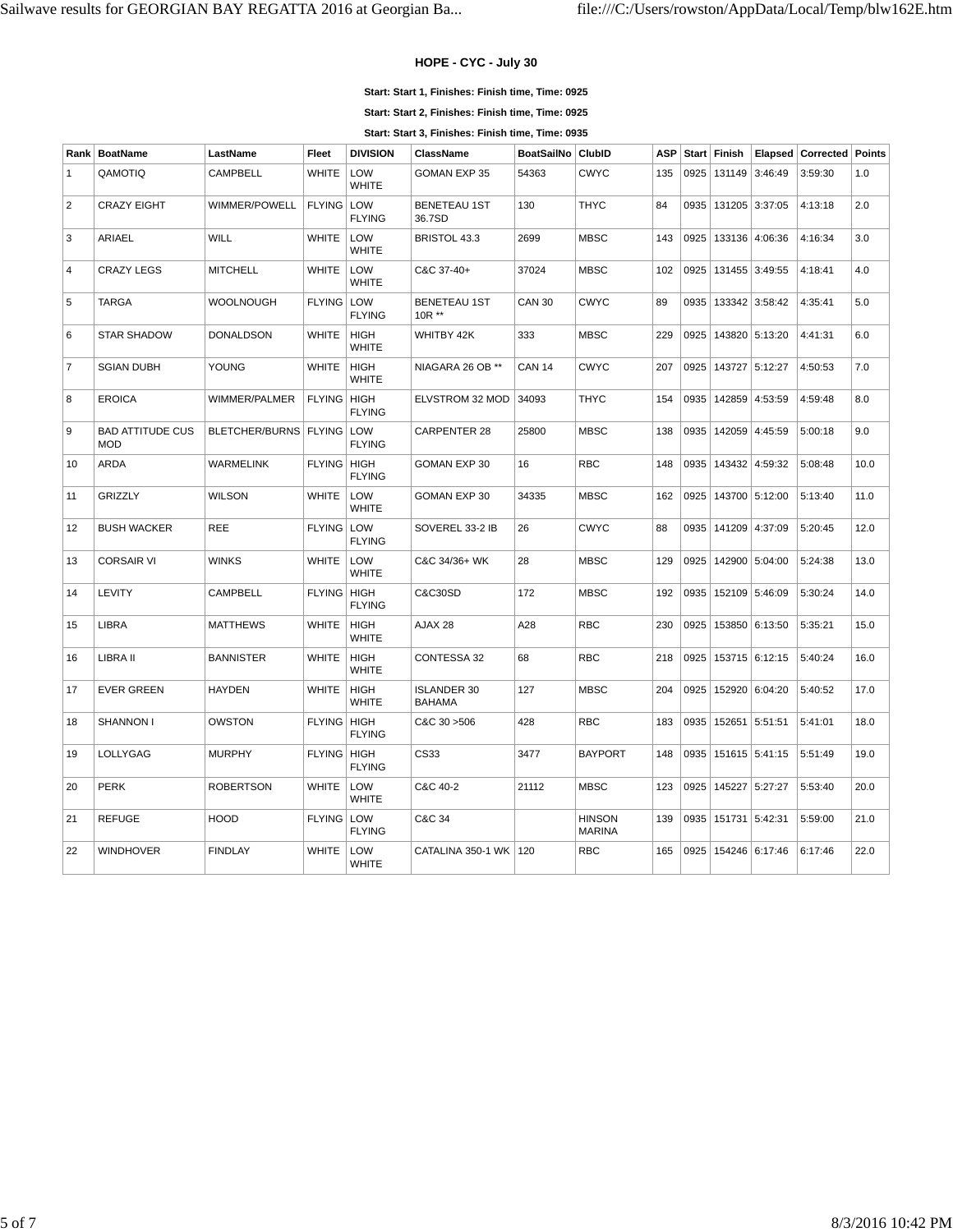## **CYC - MEAFORD - July 31**

#### **Start: Start 1, Finishes: Finish time, Time: 08:25**

**Start: Start 2, Finishes: Finish time, Time: 08:25, Distance: 17nm**

**Start: Start 3, Finishes: Finish time, Time: 08:35, Distance: 17nm**

|                | Rank   BoatName                       | LastName              | Fleet              | <b>DIVISION</b>             | ClassName                           | <b>BoatSailNo</b> | ClubID                         | ASP | Start | Finish                   |                | Elapsed   Corrected   Points |      |
|----------------|---------------------------------------|-----------------------|--------------------|-----------------------------|-------------------------------------|-------------------|--------------------------------|-----|-------|--------------------------|----------------|------------------------------|------|
| $\mathbf{1}$   | <b>BAD ATTITUDE CUS</b><br><b>MOD</b> | <b>BLETCHER/BURNS</b> | <b>FLYING LOW</b>  | <b>FLYING</b>               | CARPENTER 28                        | 25800             | <b>MBSC</b>                    | 138 |       | 08:35   111324   2:38:24 |                | 2:46:20                      | 1.0  |
| 2              | <b>EROICA</b>                         | WIMMER/PALMER         | FLYING   HIGH      | <b>FLYING</b>               | ELVSTROM 32 MOD                     | 34093             | <b>THYC</b>                    | 154 |       | 08:35   112103   2:46:03 |                | 2:49:20                      | 2.0  |
| 3              | <b>STAR SHADOW</b>                    | <b>DONALDSON</b>      | <b>WHITE</b>       | HIGH<br><b>WHITE</b>        | WHITBY 42K                          | 333               | <b>MBSC</b>                    | 229 |       | 08:25 113527             | 3:10:27        | 2:51:07                      | 3.0  |
| $\overline{4}$ | <b>ARDA</b>                           | <b>WARMELINK</b>      | <b>FLYING HIGH</b> | <b>FLYING</b>               | <b>GOMAN EXP 30</b>                 | 16                | <b>RBC</b>                     | 148 |       | 08:35 112107             | 2:46:07        | 2:51:15                      | 4.0  |
| 5              | <b>SGIAN DUBH</b>                     | YOUNG                 | <b>WHITE</b>       | <b>HIGH</b><br><b>WHITE</b> | NIAGARA 26 OB **                    | <b>CAN 14</b>     | <b>CWYC</b>                    | 207 |       | 08:25 112909             | 3:04:09        | 2:51:26                      | 5.0  |
| 6              | LEVITY                                | <b>CAMPBELL</b>       | FLYING   HIGH      | <b>FLYING</b>               | <b>C&amp;C30SD</b>                  | 172               | <b>MBSC</b>                    | 192 |       | 08:35   113735   3:02:35 |                | 2:54:17                      | 6.0  |
| $\overline{7}$ | <b>BUSH WACKER</b>                    | <b>REE</b>            | <b>FLYING LOW</b>  | <b>FLYING</b>               | SOVEREL 33-2 IB                     | 26                | <b>CWYC</b>                    | 88  | 08:35 |                          | 110634 2:31:34 | 2:55:25                      | 7.0  |
| 8              | <b>CRAZY EIGHT</b>                    | WIMMER/POWELL         | <b>FLYING LOW</b>  | <b>FLYING</b>               | <b>BENETEAU 1ST</b><br>36.7SD       | 130               | <b>THYC</b>                    | 84  |       | 08:35 110607             | 2:31:07        | 2:56:20                      | 8.0  |
| 9              | QAMOTIQ                               | <b>CAMPBELL</b>       | WHITE              | <b>LOW</b><br><b>WHITE</b>  | <b>GOMAN EXP 35</b>                 | 54363             | <b>CWYC</b>                    | 135 |       | 08:25   111329   2:48:29 |                | 2:57:54                      | 9.0  |
| 10             | <b>LIBRA</b>                          | <b>MATTHEWS</b>       | <b>WHITE</b>       | HIGH<br><b>WHITE</b>        | AJAX 28                             | A28               | <b>RBC</b>                     | 230 | 08:25 | 114504                   | 3:20:04        | 2:59:28                      | 10.0 |
| 11             | SHANNON I                             | <b>OWSTON</b>         | <b>FLYING HIGH</b> | <b>FLYING</b>               | C&C 30 > 506                        | 428               | <b>RBC</b>                     | 183 | 08:35 | $114030$ 3:05:30         |                | 2:59:47                      | 11.0 |
| 12             | <b>TARGA</b>                          | <b>WOOLNOUGH</b>      | FLYING   LOW       | <b>FLYING</b>               | <b>BENETEAU 1ST</b><br>10R **       | <b>CAN 30</b>     | <b>CWYC</b>                    | 89  |       | 08:35   111059   2:35:59 |                | 3:00:09                      | 12.0 |
| 13             | <b>REFUGE</b>                         | <b>HOOD</b>           | <b>FLYING LOW</b>  | <b>FLYING</b>               | C&C 34                              |                   | <b>HINSON</b><br><b>MARINA</b> | 139 |       | 08:35   112654   2:51:54 |                | 3:00:10                      | 13.0 |
| 14             | <b>GRIZZLY</b>                        | <b>WILSON</b>         | WHITE              | LOW<br><b>WHITE</b>         | GOMAN EXP 30                        | 34335             | <b>MBSC</b>                    | 162 | 08:25 | 112426 2:59:26           |                | 3:00:23                      | 14.0 |
| 15             | LOLLYGAG                              | <b>MURPHY</b>         | FLYING HIGH        | <b>FLYING</b>               | CS33                                | 3477              | <b>BAYPORT</b>                 | 148 |       | 08:35 113622             | 3:01:22        | 3:06:59                      | 15.0 |
| 16             | <b>EVER GREEN</b>                     | <b>HAYDEN</b>         | <b>WHITE</b>       | <b>HIGH</b><br>WHITE        | <b>ISLANDER 30</b><br><b>BAHAMA</b> | 127               | <b>MBSC</b>                    | 204 |       | 08:25   114502   3:20:02 |                | 3:07:09                      | 16.0 |
| 17             | LIBRA II                              | <b>BANNISTER</b>      | <b>WHITE</b>       | <b>HIGH</b><br><b>WHITE</b> | CONTESSA 32                         | 68                | <b>RBC</b>                     | 218 |       | 08:25   115333   3:28:33 |                | 3:10:42                      | 17.0 |
| 18             | <b>CORSAIR VI</b>                     | <b>WINKS</b>          | <b>WHITE</b>       | LOW<br><b>WHITE</b>         | C&C 34/36+ WK                       | 28                | <b>MBSC</b>                    | 129 |       | 08:25   112649   3:01:49 |                | 3:14:09                      | 18.0 |
| 19             | ARIAEL                                | WILL                  | <b>WHITE</b>       | LOW<br><b>WHITE</b>         | BRISTOL 43.3                        | 2699              | <b>MBSC</b>                    | 143 |       | 08:25   113608   3:11:08 |                | 3:18:51                      | 19.0 |
| 20             | <b>CRAZY LEGS</b>                     | <b>MITCHELL</b>       | <b>WHITE</b>       | LOW<br><b>WHITE</b>         | C&C 37-40+                          | 37024             | <b>MBSC</b>                    | 102 | 08:25 |                          | 112212 2:57:12 | 3:19:23                      | 20.0 |
| 21             | <b>PERK</b>                           | <b>ROBERTSON</b>      | WHITE              | LOW<br><b>WHITE</b>         | C&C 40-2                            | 21112             | <b>MBSC</b>                    | 123 |       | 08:25   113525   3:10:25 |                | 3:25:40                      | 21.0 |
| 22             | <b>WINDHOVER</b>                      | <b>FINDLAY</b>        | <b>WHITE</b>       | LOW<br><b>WHITE</b>         | CATALINA 350-1 WK                   | 120               | <b>RBC</b>                     | 165 | 08:25 | $115938$ 3:34:38         |                | 3:34:38                      | 22.0 |